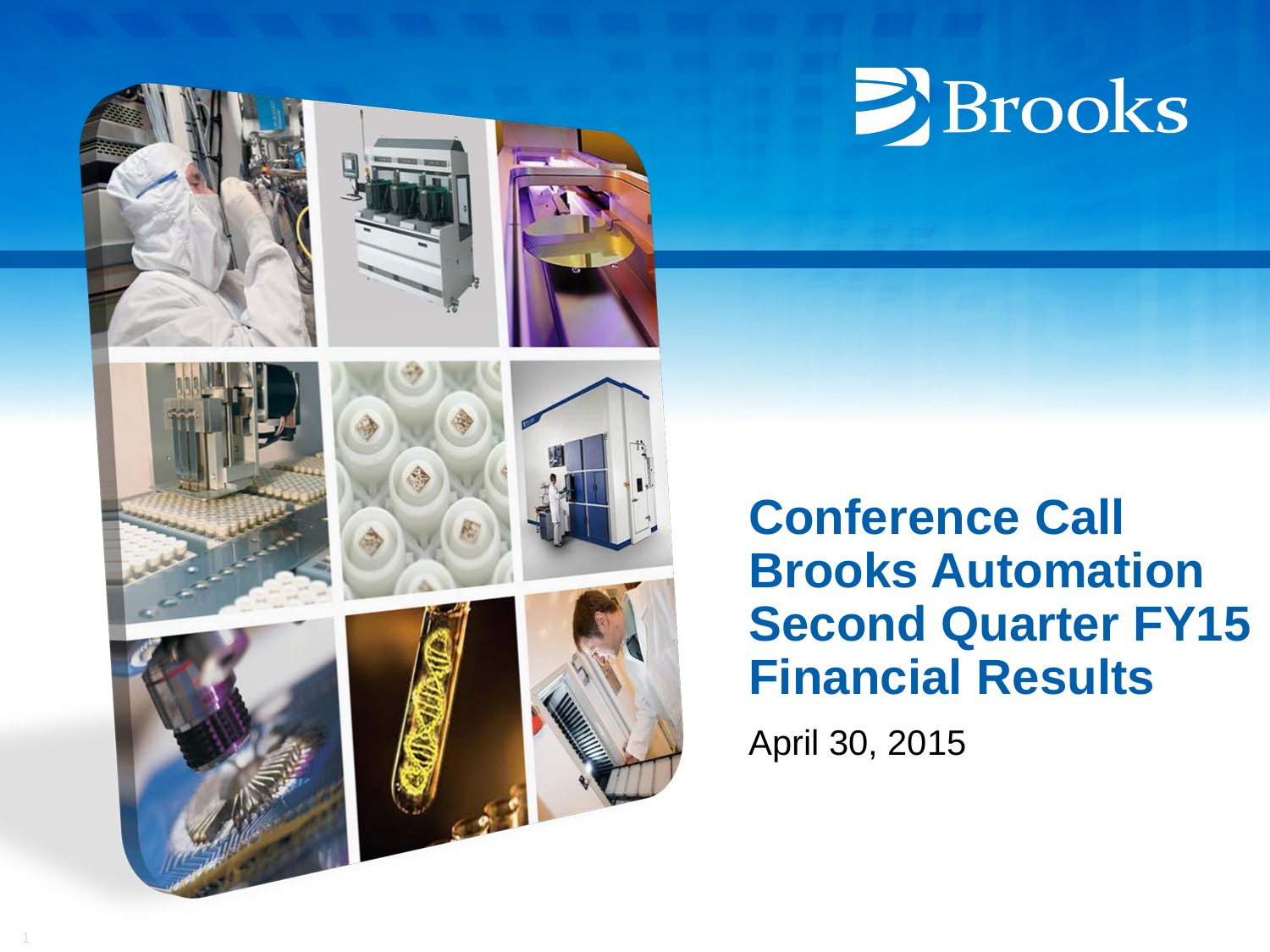$\blacktriangleright$  Brooks

"Safe Harbor" Statement under the U.S. Private Securities Litigation Reform Act of 1995; certain matters in this presentation, including forecasts of future demand and future Company performance, are forward-looking statements that are subject to risks and uncertainties that could cause actual results to materially differ, either better or worse, from those projected. Further discussions of risk factors are available in the Company's most recent SEC filings including form 10-K for the fiscal year ended September 30, 2014. The Company assumes no obligation to update the information in this presentation.

#### **Regulation G**

This presentation contains certain non-GAAP measures which are provided to assist in an understanding of the Brooks business and its operational performance. These measures should always be considered in conjunction with the appropriate GAAP measure. Reconciliations of all non-GAAP amounts to the relevant GAAP amount are provided in either an attachment to our first quarter financial results press release issued on April 30, 2015 or as an attachment to call slides used to accompany prepared comments made during our financial results conference call of the same date. Both documents are available on our website at www.brooks.com.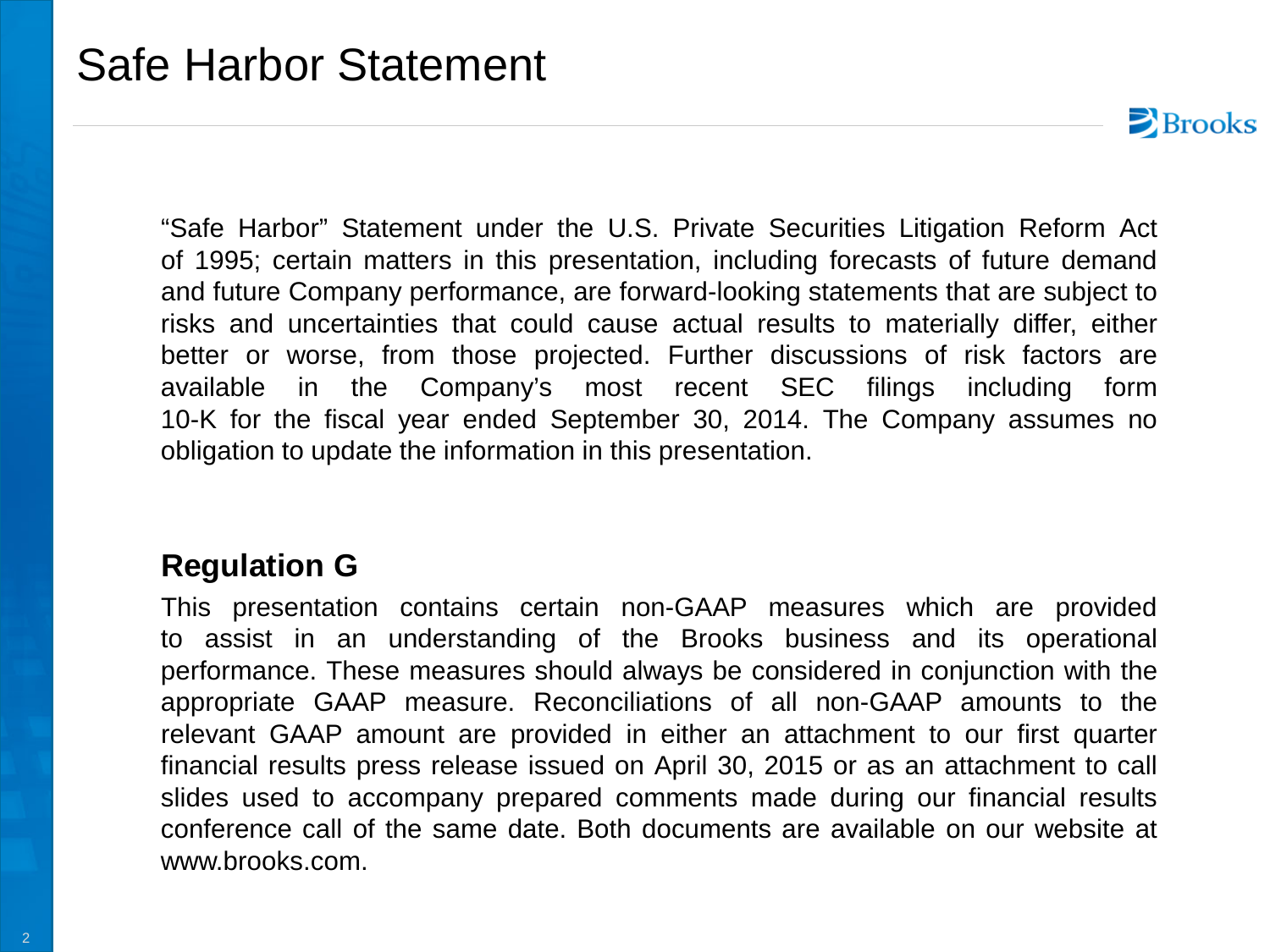# Quarterly Operating Performance

|                                |                |                                             |              |                                                | Change                     |
|--------------------------------|----------------|---------------------------------------------|--------------|------------------------------------------------|----------------------------|
| $\boldsymbol{\mathcal{S}}$     | 123            | \$                                          | 139          | $\boldsymbol{\mathcal{S}}$                     | 16.6                       |
|                                | 42<br>34.1%    |                                             | 47<br>34.0%  |                                                | 5.4<br>$(0.2)$ pts         |
|                                | 13<br>27       |                                             | 13<br>28     |                                                | (0.8)<br>0.5               |
| $\mathcal{C}$                  | 1.2<br>1.0%    | $\mathcal{S}$                               | 7.0<br>5.0%  | $\mathfrak{F}$                                 | 5.8<br>4.0<br>pts          |
| $\mathbb{S}$<br>$\mathfrak{F}$ | (0.04)<br>0.05 | $\boldsymbol{\mathcal{L}}$<br>$\mathcal{C}$ | 0.04<br>0.08 | $\boldsymbol{\theta}$<br>$\boldsymbol{\theta}$ | 0.08<br>0.03<br>5.8        |
|                                | \$             | <b>Q1 FY15</b><br>9.1                       |              | <b>Q2 FY15</b><br>$\mathcal{C}$<br>14.8        | $\boldsymbol{\mathcal{S}}$ |

 $\sum$ Brooks

• CCS and FluidX acquisitions were each accretive on GAAP and Non-GAAP basis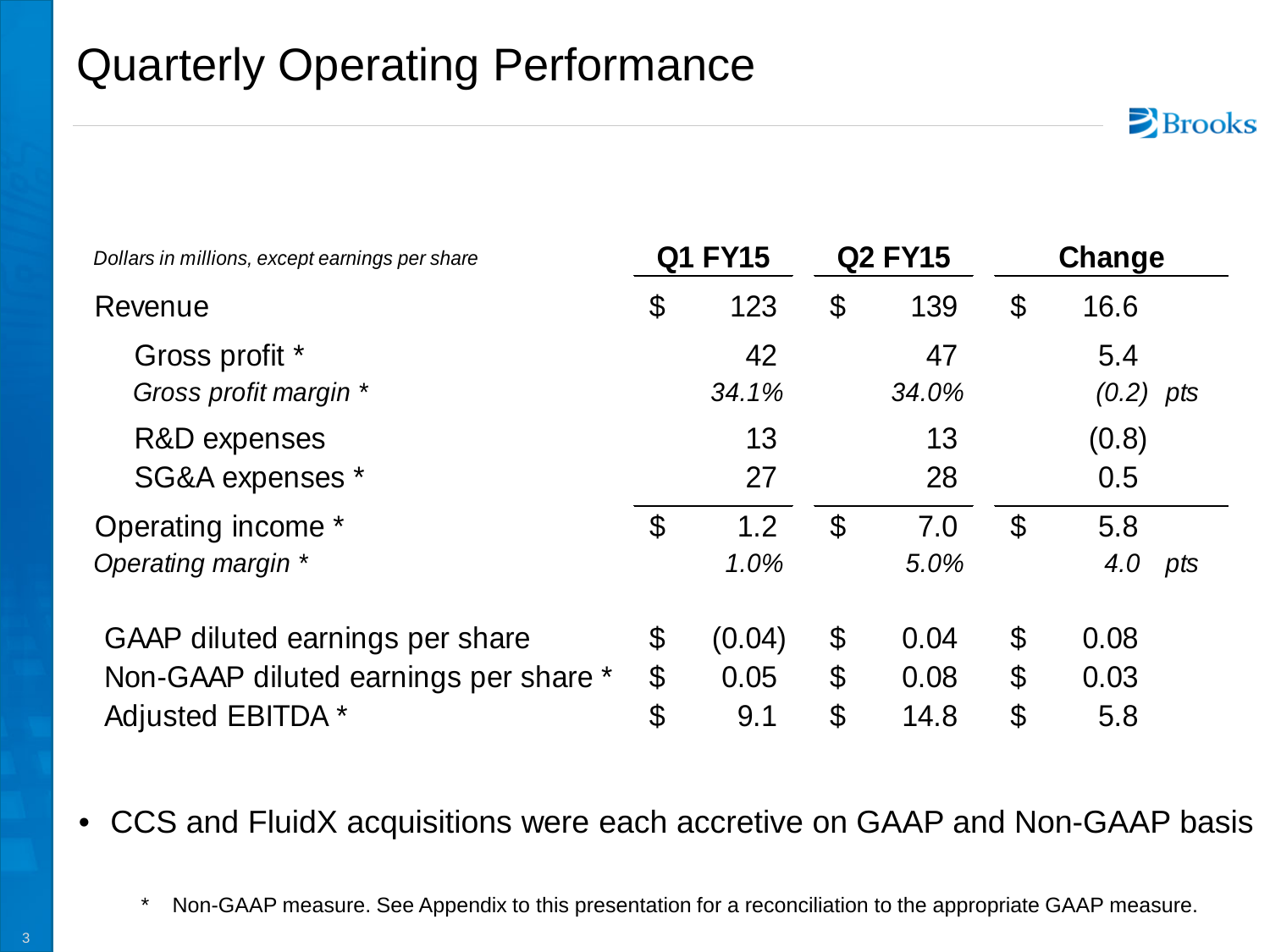## Quarterly Revenue Performance

| Dollars in millions                | Q1 FY15   |               | <b>Q2 FY15</b> | Change     |  |
|------------------------------------|-----------|---------------|----------------|------------|--|
| <b>Consolidated Revenue</b>        | \$<br>123 | $\mathcal{F}$ | 139            | \$<br>16.6 |  |
| <b>Brooks Product Solutions</b>    | 83        |               | 99             | 16.1       |  |
| <b>Brooks Global Services</b>      | 23        |               | 23             | (0.4)      |  |
| <b>Brooks Life Science Systems</b> | 17        |               | 18             | 0.8        |  |

 $\triangleright$  Brooks

- Product Solutions sequential growth driven pervasively across offerings and end markets
- BGS adversely affected by foreign currency translation
- Life Science Systems growth was 5% in organic base and 4% in FluidX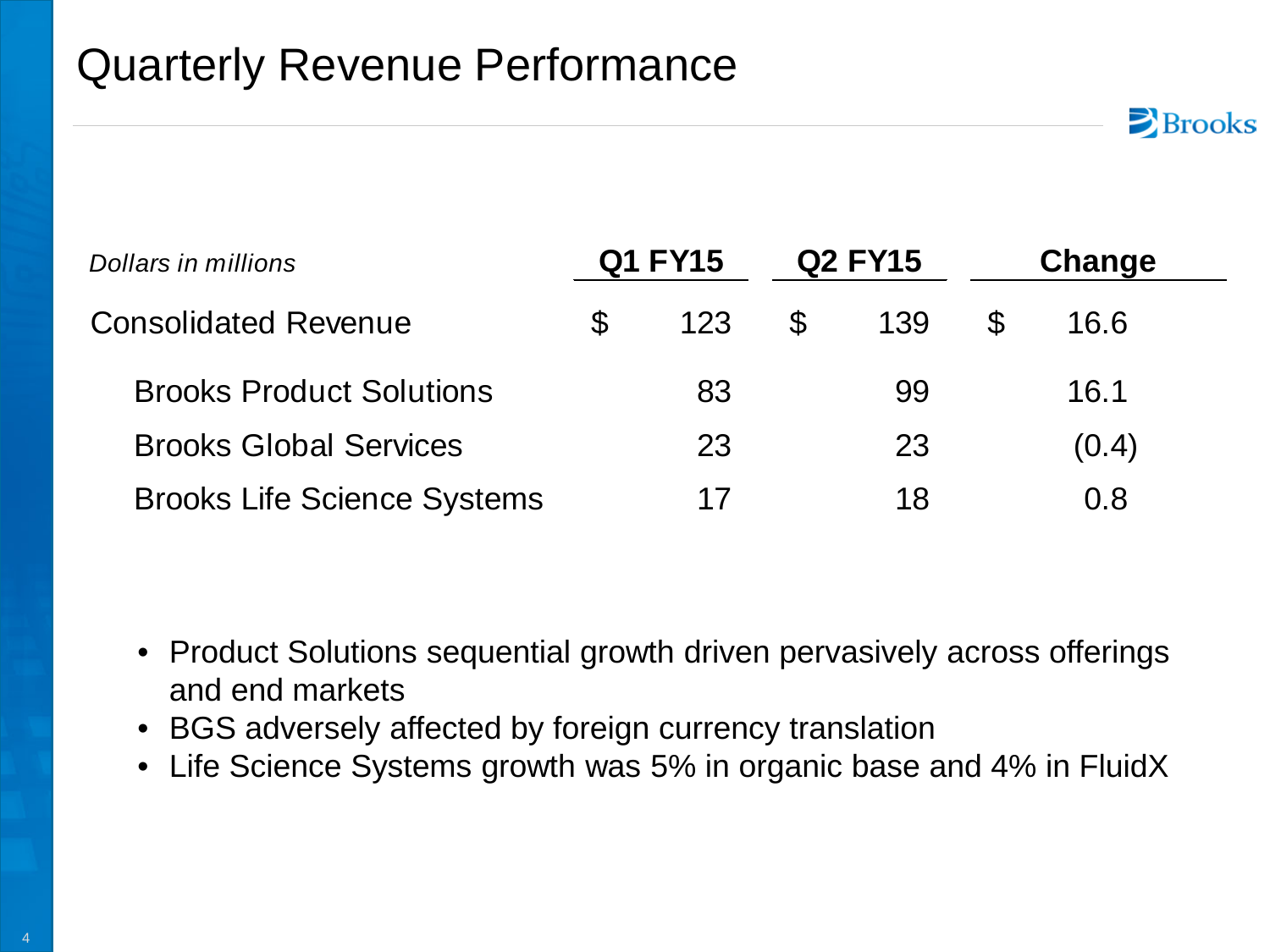#### Segment Performance Brooks Product Solutions – Sequential Performance

| Dollars in millions       | <b>Q1 FY15</b> | <b>Q2 FY15</b> |       |   | Change     |
|---------------------------|----------------|----------------|-------|---|------------|
| Revenue                   | \$<br>83       | $\mathfrak{F}$ | 99    | S | 16.1       |
| Gross profit *            | 28             |                | 35    |   | 6.5        |
| Gross profit margin *     | 34.1%          |                | 35.1% |   | pts<br>1.0 |
| <b>Operating expenses</b> | 26             |                | 26    |   | (0.5)      |
| Operating income *        | \$<br>1.8      | \$             | 8.7   | S | 7.0        |
| Operating margin *        | 2.1%           |                | 8.8%  |   | pts        |

 $\triangleright$  Brooks

• Gross margin expanded on higher volumes and leverage of fixed cost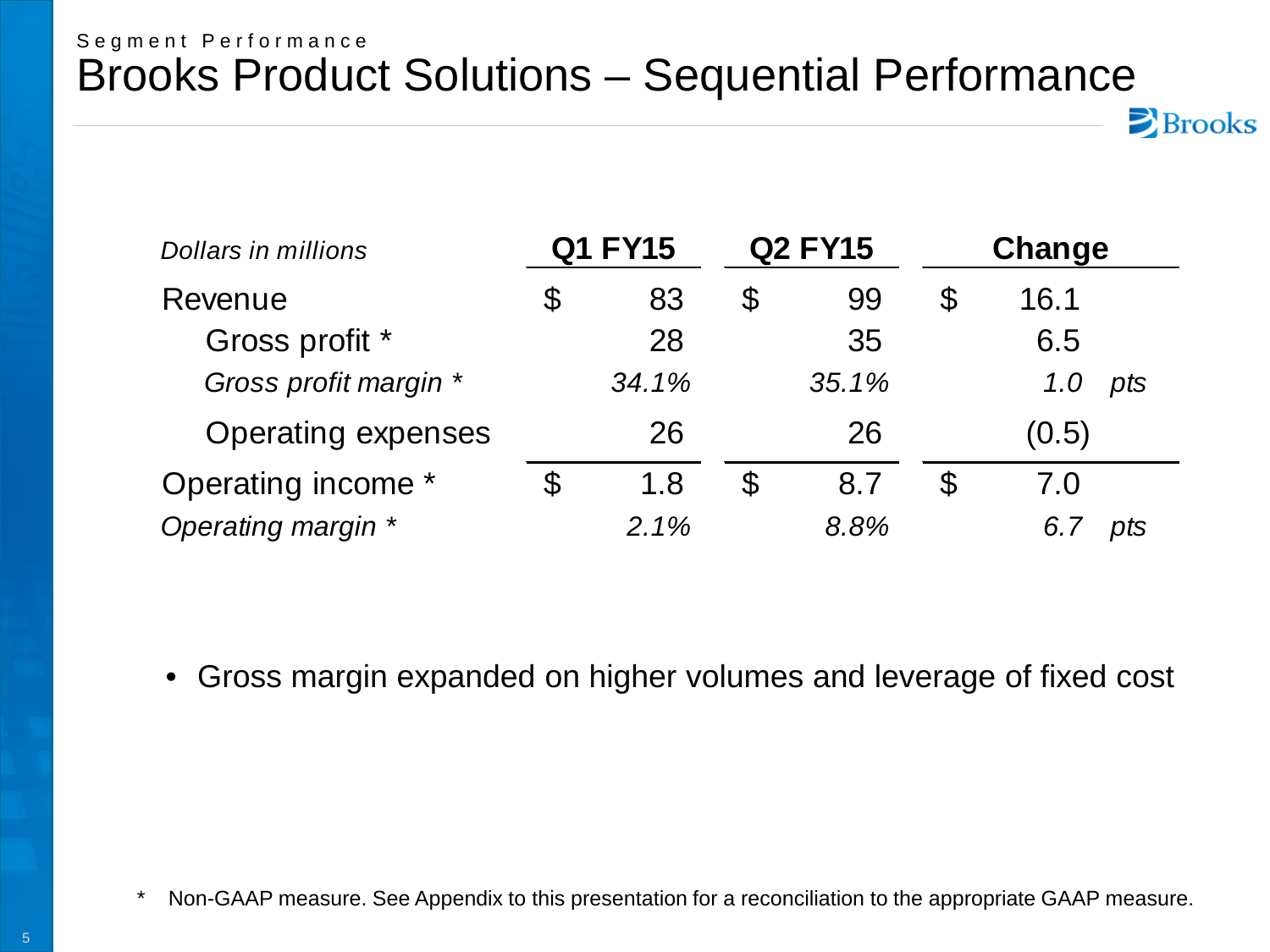#### Segment Performance Brooks Global Services – Sequential Performance



| Dollars in millions       | <b>Q1 FY15</b> |                |       |    | <b>Q2 FY15</b> |  | Change |
|---------------------------|----------------|----------------|-------|----|----------------|--|--------|
| Revenue                   | \$<br>23       | $\mathfrak{F}$ | 23    | \$ | (0.4)          |  |        |
| Gross profit *            | 9              |                |       |    | (1.4)          |  |        |
| Gross profit margin *     | 37.2%          |                | 31.5% |    | $(5.6)$ pts    |  |        |
| <b>Operating expenses</b> | 5              |                | 5     |    | 0.0            |  |        |
| Operating income *        | \$<br>3.7      | S              | 2.3   | \$ | (1.4)          |  |        |
| Operating margin *        | 16.0%          |                | 9.9%  |    | pts            |  |        |

- Revenue decline largely due to unfavorable FX changes
- Gross margins adversely affected by the FX impact on revenue, as well as unfavorable mix of services with higher materials cost content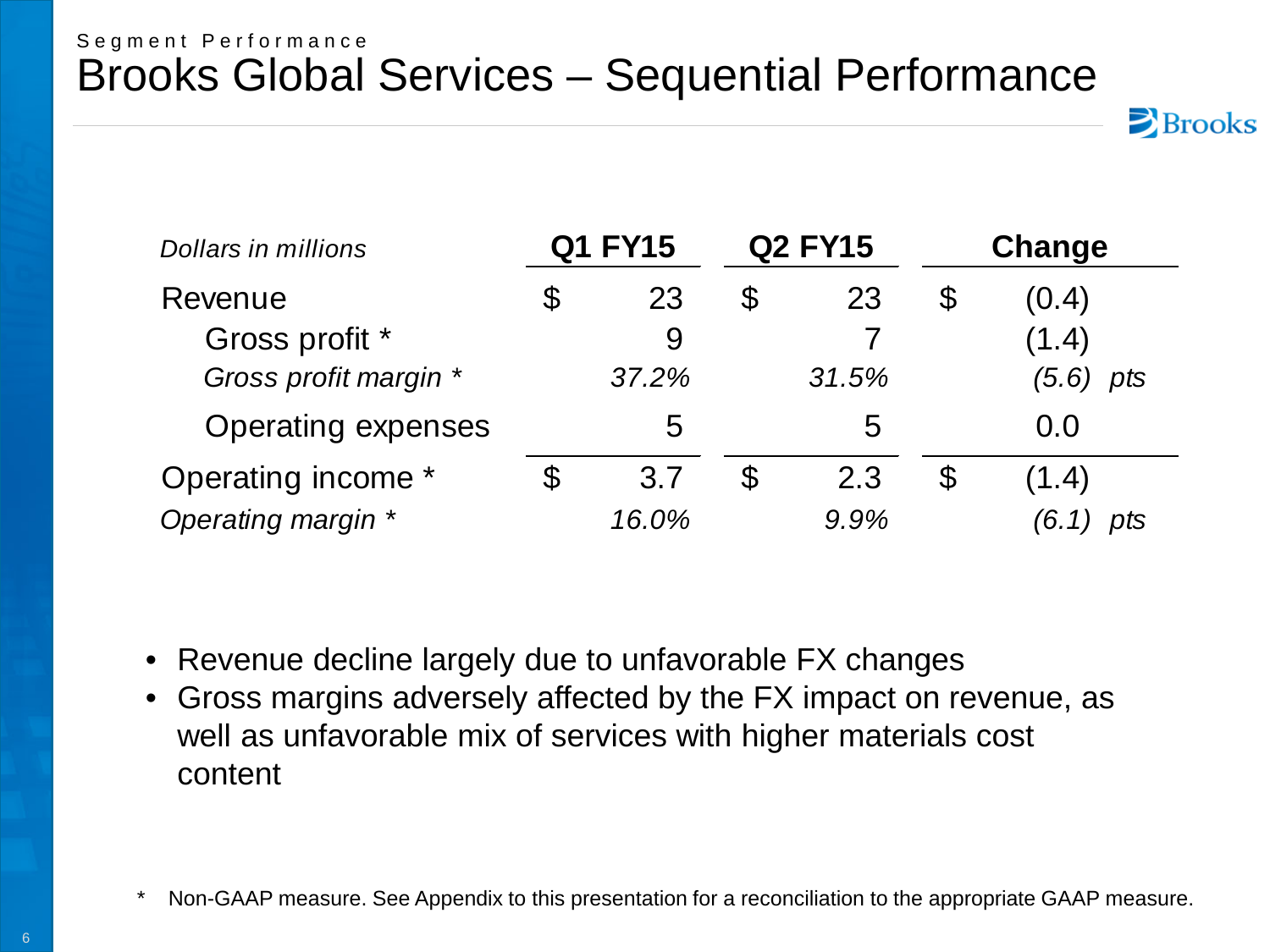#### Segment Performance Brooks Life Science Systems – Sequential Performance

 $\triangleright$  Brooks

| <b>Dollars in millions</b> | <b>Q1 FY15</b> | <b>Q2 FY15</b> |          |    | Change |  |            |
|----------------------------|----------------|----------------|----------|----|--------|--|------------|
| Revenue                    | \$<br>17       | S              | 18       | \$ | 0.8    |  |            |
| Gross profit *             | 5              |                | 5        |    | 0.3    |  |            |
| Gross profit margin *      | 30.4%          |                | 30.7%    |    |        |  | 0.4<br>pts |
| <b>Operating expenses</b>  | 9              |                | 9        |    | 0.2    |  |            |
| Operating income *         | \$<br>(4.2)    | $\mathfrak{F}$ | (4.0)    | \$ | 0.2    |  |            |
| Operating margin *         | $-24.9%$       |                | $-22.8%$ |    | pts    |  |            |

- Revenue growth driven by base consumables and services
- FluidX provided revenue of \$3.8 million and was accretive on GAAP and non-GAAP basis
- Life Science Systems total backlog closed at \$47 million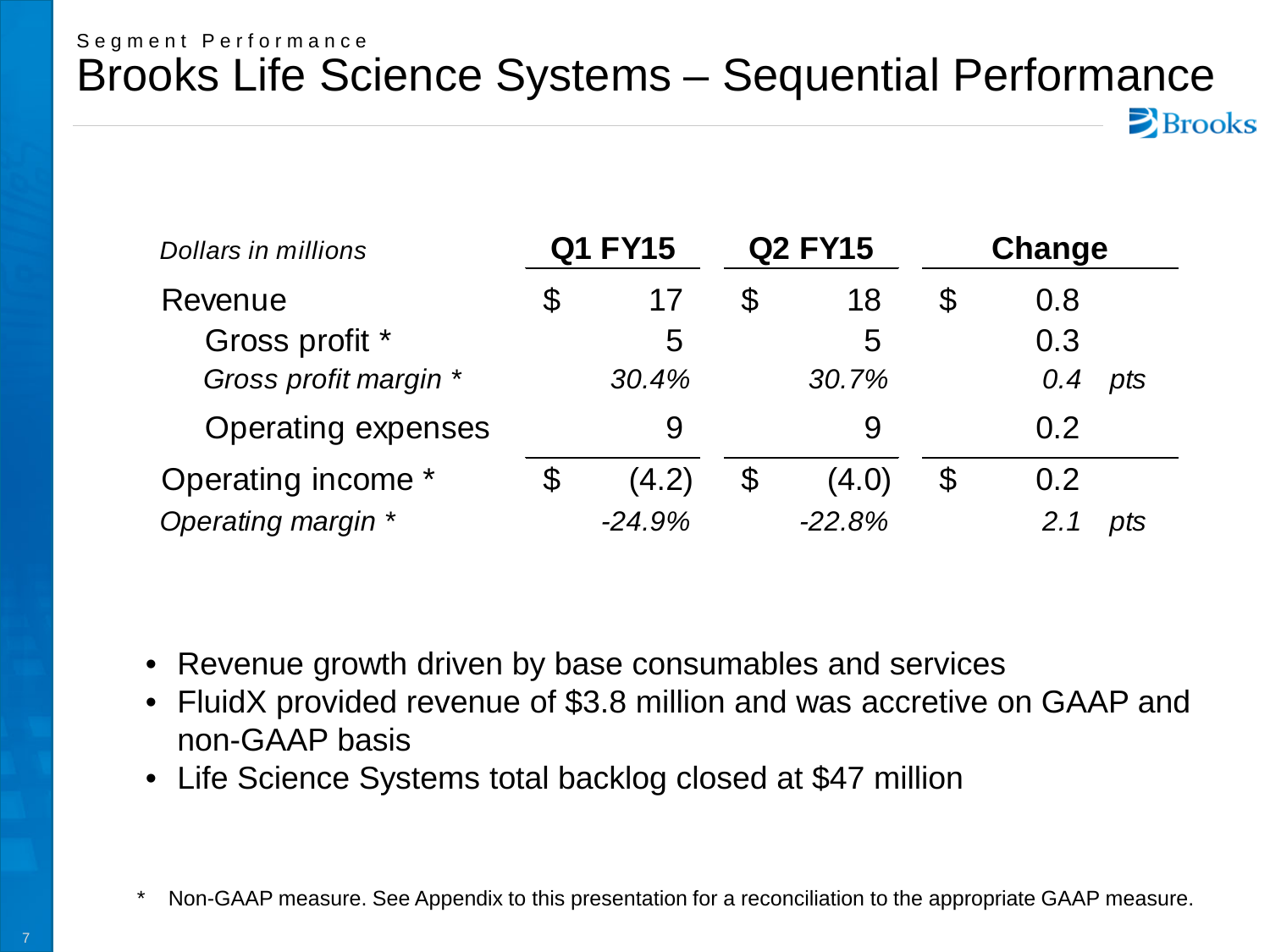# Quarterly GAAP and Adjusted Earnings

| Dollars in millions, except earnings per share |                            | Q1 FY15 |                            | <b>Q2 FY15</b> |                | Change |     |
|------------------------------------------------|----------------------------|---------|----------------------------|----------------|----------------|--------|-----|
| Revenue                                        | \$                         | 123     | $\boldsymbol{\theta}$      | 139            | \$             | 16.6   |     |
| Operating income *                             |                            | 1.2     |                            | 7.0            |                | 5.8    |     |
| Operating margin *                             |                            | 1.0%    |                            | 5.0%           |                | 4.0    | pts |
| Amortization                                   |                            | (3)     |                            | (3)            |                | 0.0    |     |
| Special charges *                              |                            | (5)     |                            | (1)            |                | 3.8    |     |
| Other income (expense), net                    |                            |         |                            |                |                | 0.1    |     |
| Income tax benefit (provision)                 |                            | 3       |                            | (2)            |                | (4.7)  |     |
| Joint venture earnings (losses)                |                            | (1)     |                            | (0)            |                | 0.5    |     |
| GAAP net income from continuing operations     | $\boldsymbol{\mathcal{S}}$ | (2.7)   | $\boldsymbol{\mathcal{S}}$ | 2.7            | $\mathfrak{L}$ | 5.4    |     |
| GAAP diluted earnings per share                | \$                         | (0.04)  | $\boldsymbol{\theta}$      | 0.04           | \$             | 0.08   |     |
| Non-GAAP diluted earnings per share *          | $\mathfrak{L}$             | 0.05    | \$                         | 0.08           | \$             | 0.03   |     |

 $\sum$ Brooks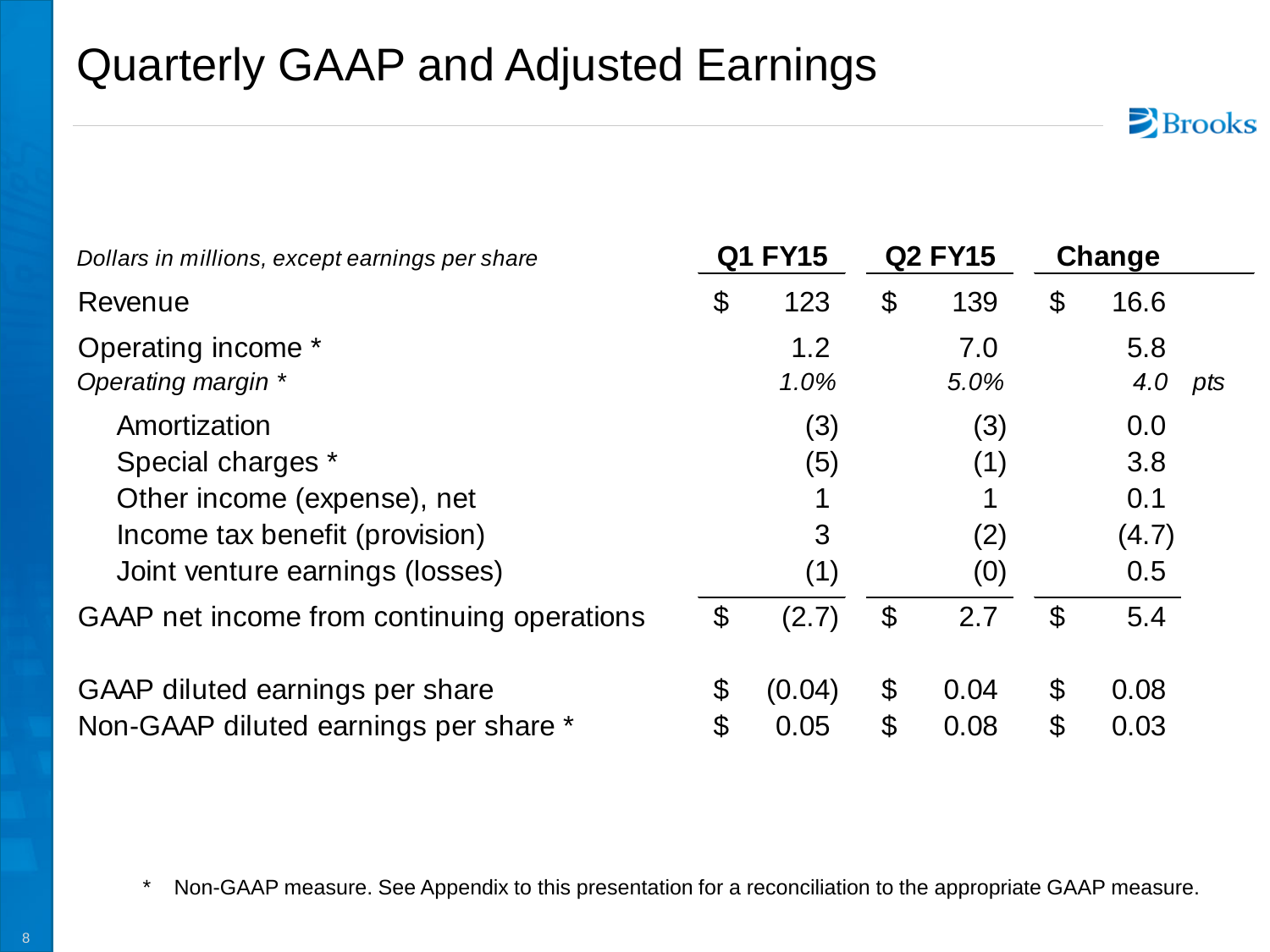## Fiscal 2015 Q2 Cash Flow

| Dollars in millions                                    |    | <b>Q2 FY15</b>  |
|--------------------------------------------------------|----|-----------------|
| Adjusted EBITDA *                                      | \$ | 14.8            |
| Change in working capital<br>Other operating items     |    | (11.3)<br>(1.6) |
| Cash flow from operations                              |    | 1.9             |
| Capital expenditures<br>Dividends paid to shareholders |    | (2.1)<br>(6.7)  |
| Other financing and investing items                    |    | (4.7)           |
| Net change in cash and marketable securities           | \$ | (11.6)          |
| Cash and marketable securities at March 31, 2015       | S  | 207.1           |

 $\sum$ Brooks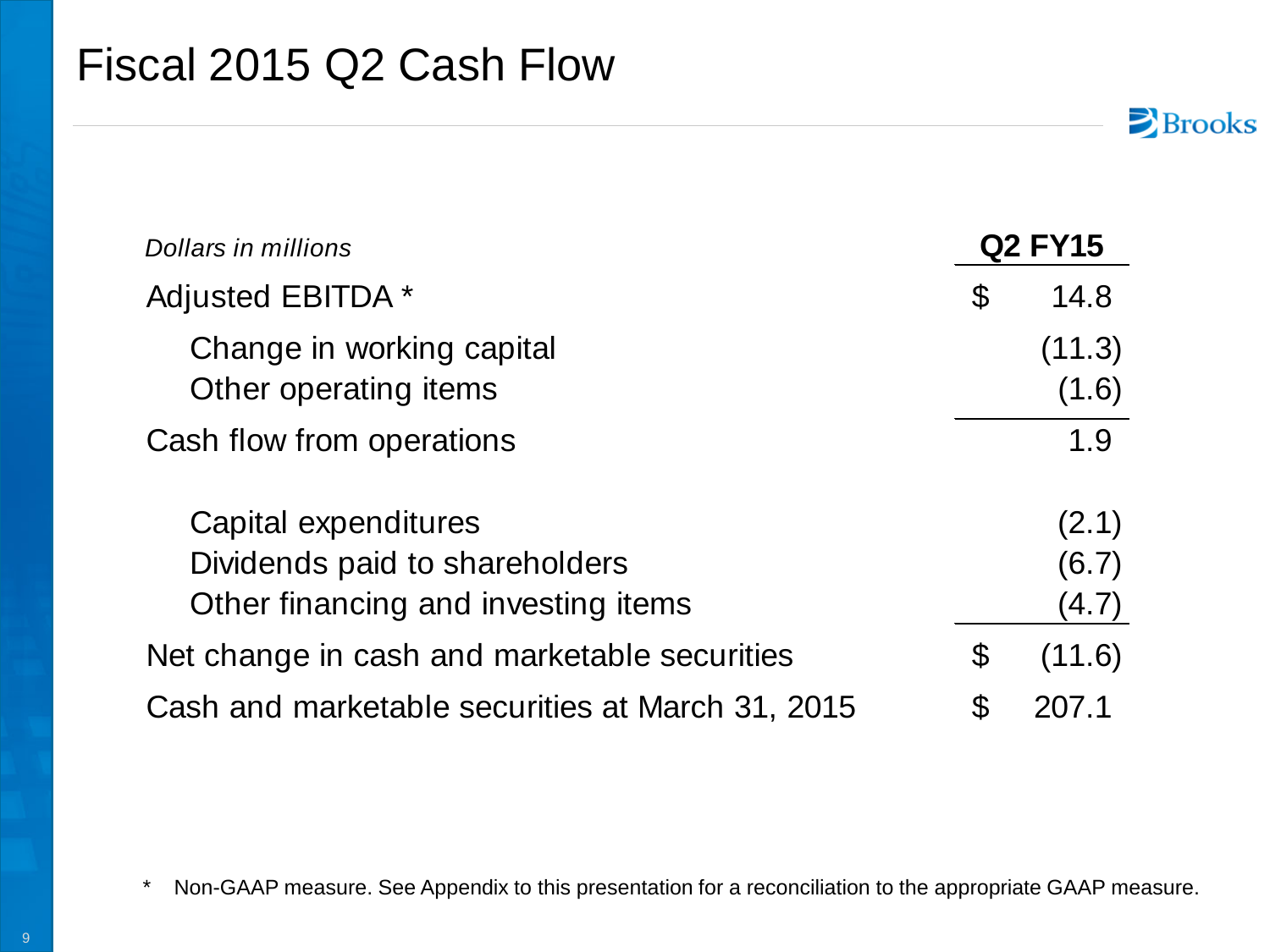## Summary Balance Sheet



| Dollars in millions            |    | December 31,<br>2014 | March 31,<br>2015 |      |  |
|--------------------------------|----|----------------------|-------------------|------|--|
| Cash and marketable securities | \$ | 219                  | S                 | 207  |  |
| Accounts receivable, net       |    | 76                   |                   | 95   |  |
| Inventories                    |    | 95                   |                   | 91   |  |
| Accounts payable               |    | (38)                 |                   | (44) |  |
| Deferred revenue               |    | (26)                 |                   | (20) |  |
| Other current liabilities, net |    | (9)                  |                   | (10) |  |
| Net working capital            |    | 98                   |                   | 111  |  |
| Property, plant and equipment  |    | 48                   |                   | 47   |  |
| Goodwill and intangible assets |    | 180                  |                   | 178  |  |
| Other long-term assets, net    |    | 85                   |                   | 86   |  |
| Stockholders' equity           | ß. | 631                  | \$                | 629  |  |

- Working capital increase driven by higher Accounts Receivable with growth in the business
- Deferred tax assets total \$85 million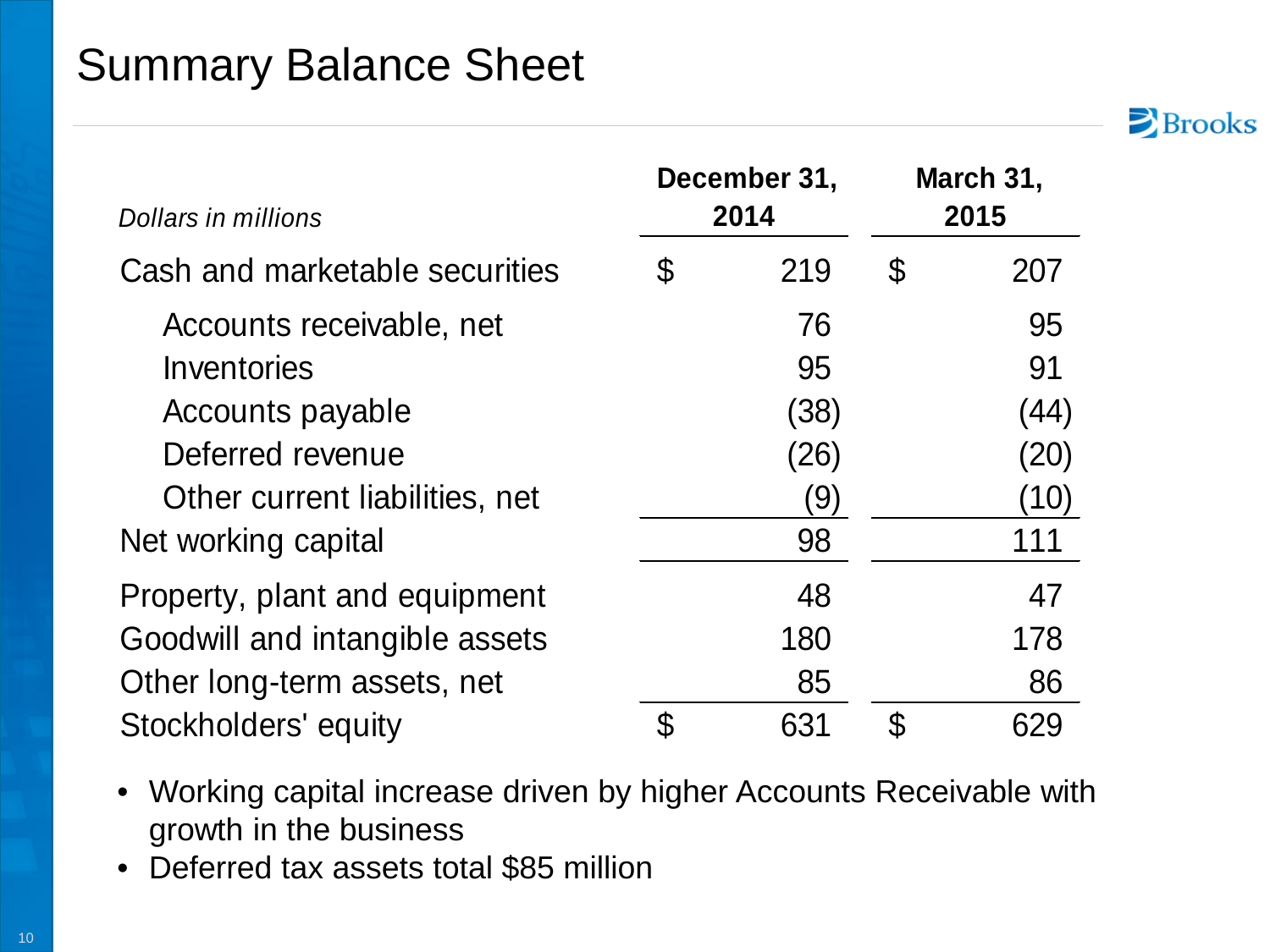## Operating Performance and Guidance

| Dollars in millions, except earnings per share |         | <b>Q2 FY15</b> | <b>Guidance for</b><br><b>Q3 FY15</b> |
|------------------------------------------------|---------|----------------|---------------------------------------|
| Revenue                                        | \$      | 139            | $$136 - $142$                         |
| Adjusted EBITDA*<br>Non-GAAP diluted EPS*      | \$<br>S | 15<br>0.08     | $$13 - $17$<br>$$0.08 - $0.12$        |

 $\sum$  Brooks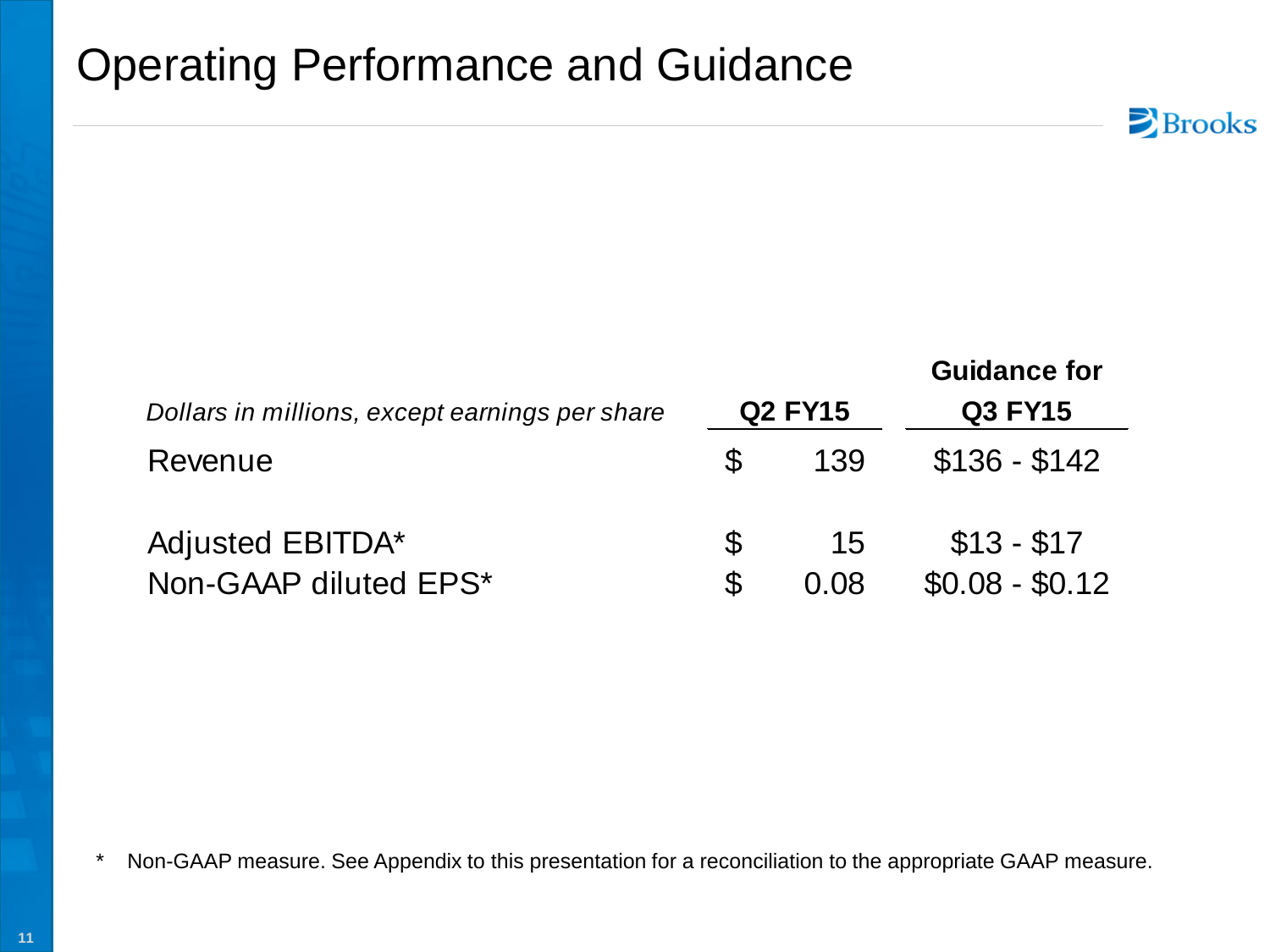

# **E**Brooks

# **GAAP to Non-GAAP Reconciliations**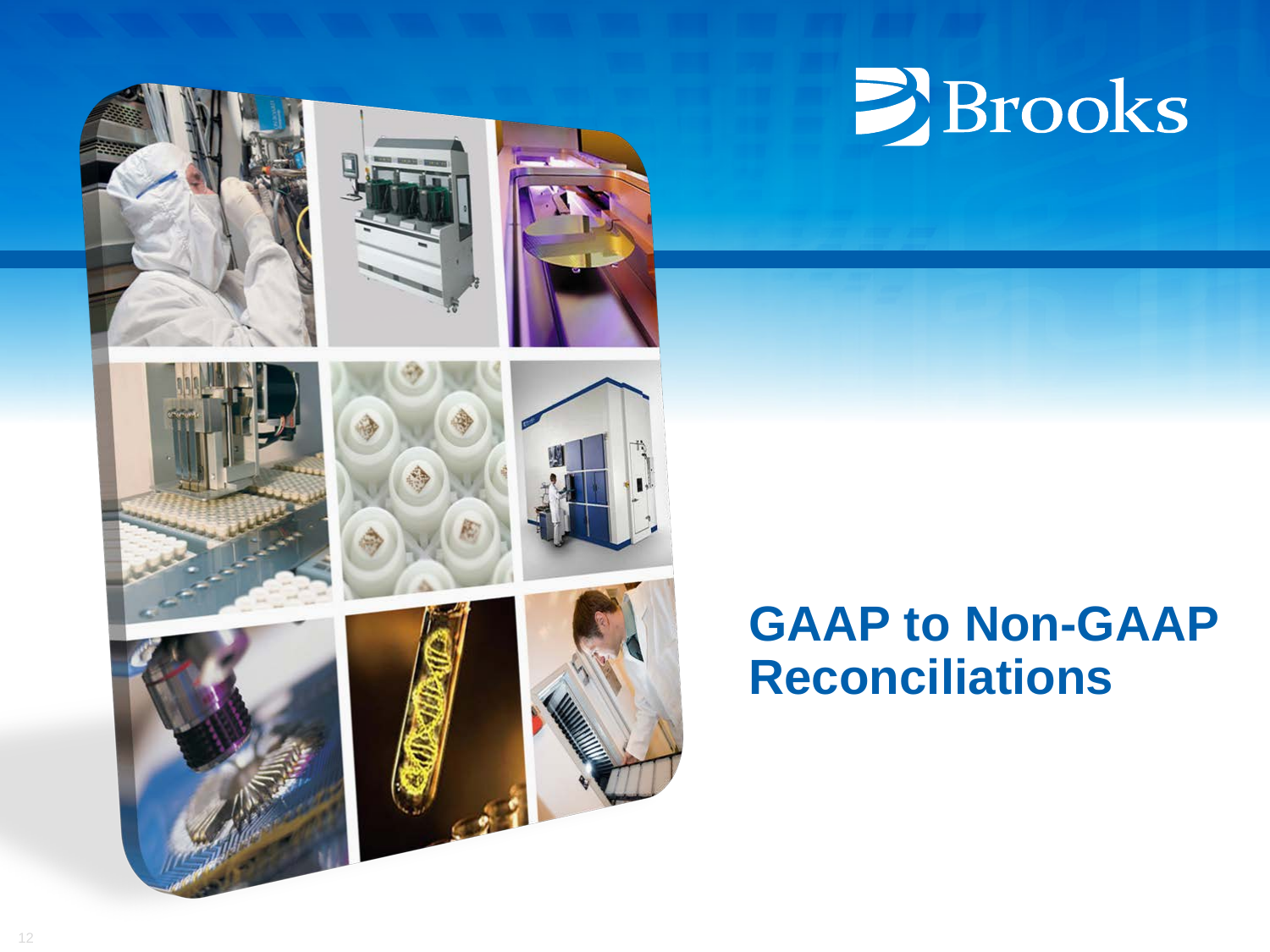### GAAP to Non-GAAP Reconciliation Consolidated Gross Profit and Gross Profit Margin

|                                         |                            | <b>Q1 FY15</b> |       | <b>Q2 FY15</b> |       |
|-----------------------------------------|----------------------------|----------------|-------|----------------|-------|
| Dollars in millions                     |                            |                | $\%$  |                | $\%$  |
| GAAP gross profit                       | \$                         | 39.1           | 31.8% | \$<br>46.0     | 33.0% |
| Non-GAAP adjustments:                   |                            |                |       |                |       |
| Amortization of intangible assets       |                            | 1.3            | 1.1%  | 1.3            | 0.9%  |
| Purchase accounting impact on inventory |                            |                |       |                |       |
| and contracts acquired                  |                            | 1.5            | 1.2%  |                | 0.0%  |
| Non-GAAP gross profit                   | $\boldsymbol{\mathcal{S}}$ | 41.9           | 34.1% | \$<br>47.3     | 34.0% |

 $\sum$ Brooks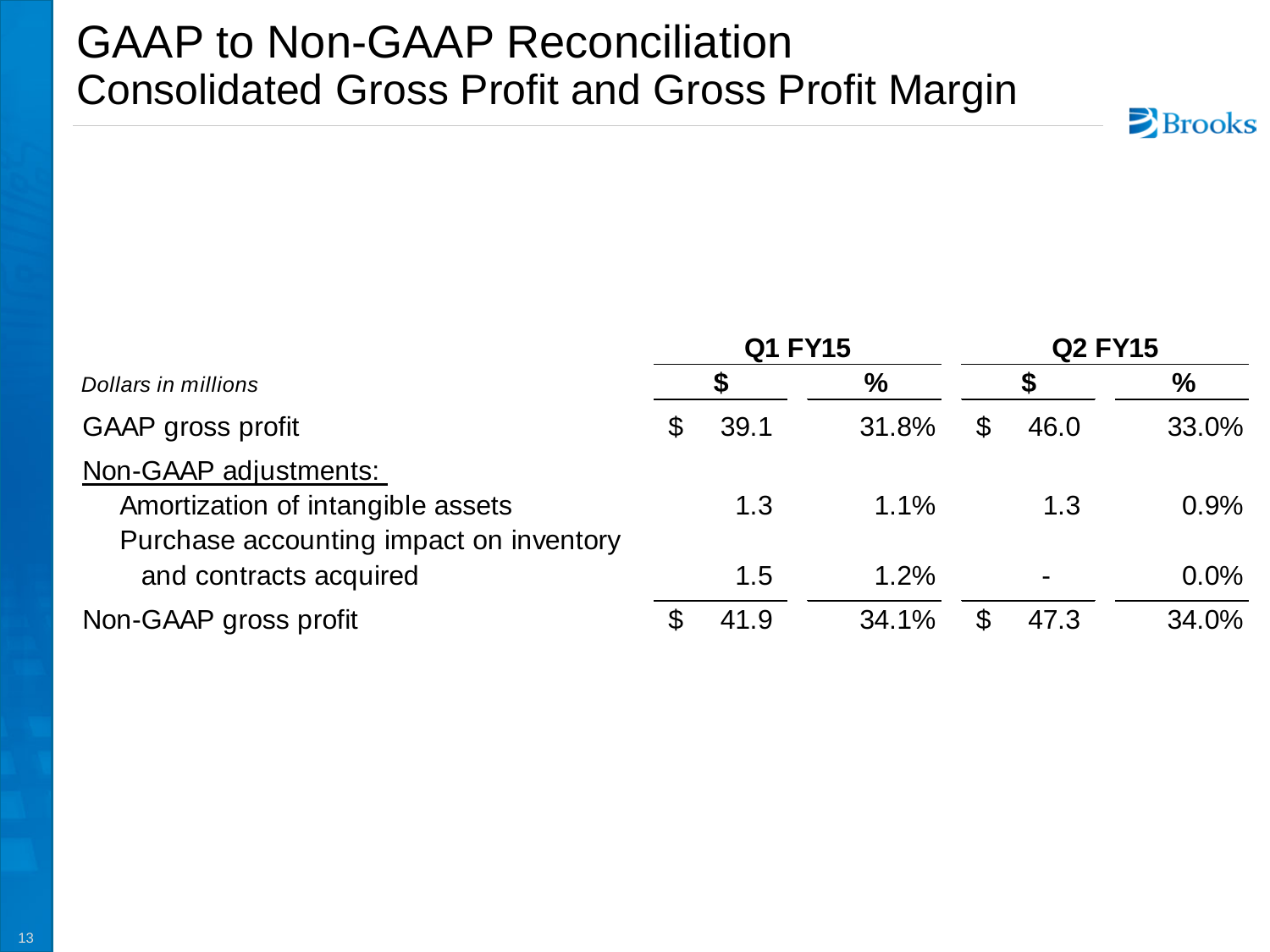## GAAP to Non-GAAP Reconciliation Consolidated Operating Profit and Operating Margin



|                                         |    | <b>Q1 FY15</b> |           | <b>Q2 FY15</b> |                |               |  |
|-----------------------------------------|----|----------------|-----------|----------------|----------------|---------------|--|
| Dollars in millions                     |    | S              | $\%$      |                |                | $\frac{0}{0}$ |  |
| <b>GAAP</b> operating profit            | \$ | (6.5)          | $(5.3\%)$ | \$             | 3.1            | 2.2%          |  |
| Non-GAAP adjustments:                   |    |                |           |                |                |               |  |
| Amortization of intangible assets       |    | 3.2            | 2.6%      |                | 3.2            | 2.3%          |  |
| Purchase accounting impact on inventory |    |                |           |                |                |               |  |
| and contracts acquired                  |    | 1.5            | 1.2%      |                | $\blacksquare$ | 0.0%          |  |
| <b>Restructuring charges</b>            |    | 2.7            | 2.2%      |                | 0.7            | 0.5%          |  |
| Merger costs                            |    | 0.3            | 0.3%      |                | 0.1            | 0.0%          |  |
| Non-GAAP operating profit               | \$ | 1.2            | 1.0%      | \$             | 7.0            | 5.0%          |  |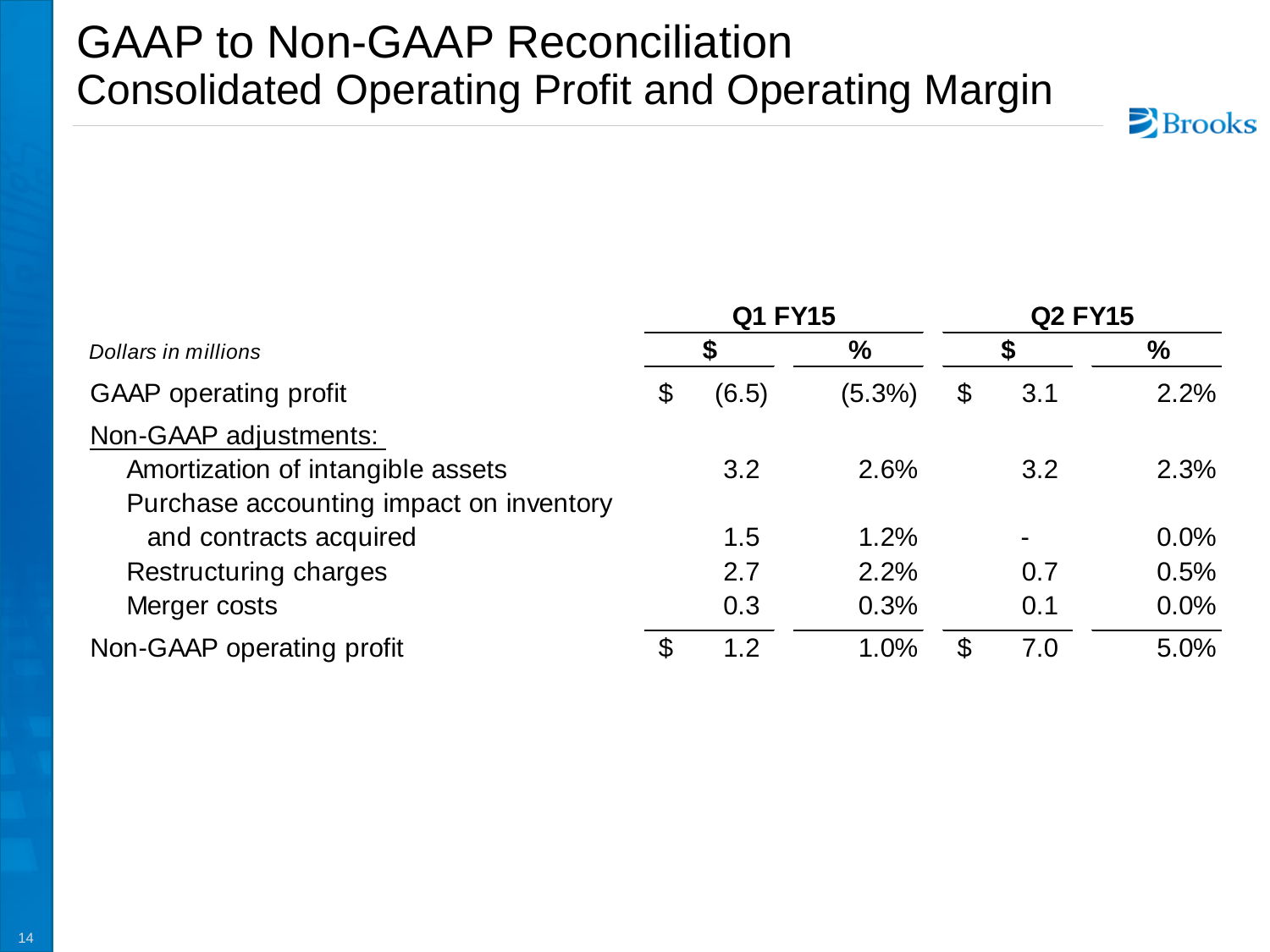#### GAAP to Non-GAAP Reconciliation Net Income and Earnings per Share

|                                                                                                                   | Q1 FY15       |       |    | <b>Q2 FY15</b>       |               |     |   |                      |  |
|-------------------------------------------------------------------------------------------------------------------|---------------|-------|----|----------------------|---------------|-----|---|----------------------|--|
| Dollars in millions, except earnings per share                                                                    |               | \$    |    | per diluted<br>share |               | \$  |   | per diluted<br>share |  |
| Net income attributable to Brooks                                                                                 | $\mathcal{C}$ | (2.7) | \$ | (0.04)               | $\mathcal{E}$ | 2.7 | S | 0.04                 |  |
| Non-GAAP adjustments, net of tax:<br>Amortization of intangible assets<br>Purchase accounting impact on inventory |               | 2.2   |    | 0.03                 |               | 2.2 |   | 0.03                 |  |
| and contracts acquired                                                                                            |               | 1.2   |    | 0.02                 |               |     |   |                      |  |
| Impairment - Equity method investments                                                                            |               | 0.7   |    | 0.01                 |               |     |   |                      |  |
| Restructuring charges                                                                                             |               | 1.8   |    | 0.03                 |               | 0.5 |   | 0.01                 |  |
| Merger costs                                                                                                      |               | 0.3   |    | -                    |               | 0.0 |   | $\blacksquare$       |  |
| Non-GAAP net income                                                                                               |               | 3.4   |    | 0.05                 | \$            | 5.4 | S | 0.08                 |  |

 $\sum$ Brooks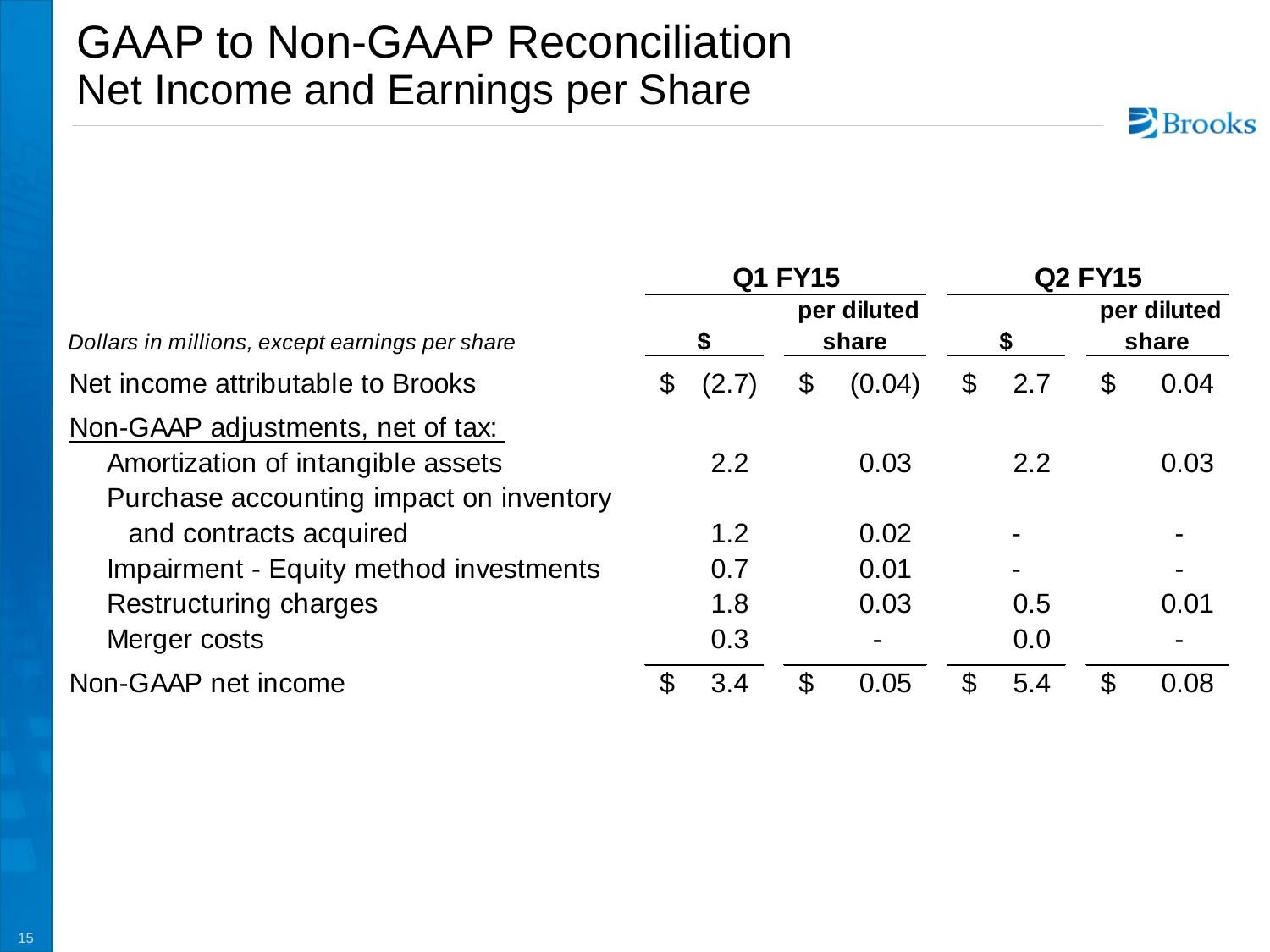## GAAP to Non-GAAP Reconciliation EBITDA and Adjusted EBITDA

| Dollars in millions                     | <b>Q1 FY15</b>             |       | <b>Q2 FY15</b>             |       |  |
|-----------------------------------------|----------------------------|-------|----------------------------|-------|--|
| Net income attributable to Brooks       | $\boldsymbol{\mathcal{S}}$ | (2.7) | $\boldsymbol{\mathcal{S}}$ | 2.7   |  |
| Non-GAAP adjustments:                   |                            |       |                            |       |  |
| Interest income                         |                            | (0.3) |                            | (0.2) |  |
| Interest expense                        |                            | 0.1   |                            | 0.1   |  |
| Income tax provision                    |                            | (3.1) |                            | 1.6   |  |
| Depreciation                            |                            | 3.2   |                            | 3.1   |  |
| Amortization of intangible assets       |                            | 3.2   |                            | 3.2   |  |
| <b>EBITDA</b>                           |                            | 0.4   |                            | 10.5  |  |
| Purchase accounting impact on inventory |                            |       |                            |       |  |
| and contracts acquired                  |                            | 1.5   |                            |       |  |
| Stock-based compensation                |                            | 3.5   |                            | 3.6   |  |
| Impairment of equity method investments |                            | 0.7   |                            |       |  |
| Restructuring charges                   |                            | 2.7   |                            | 0.7   |  |
| Merger costs                            |                            | 0.3   |                            | 0.1   |  |
| <b>Adjusted EBITDA</b>                  | $\mathcal{C}$              | 9.1   | $\mathfrak{P}$             | 14.8  |  |

Brooks